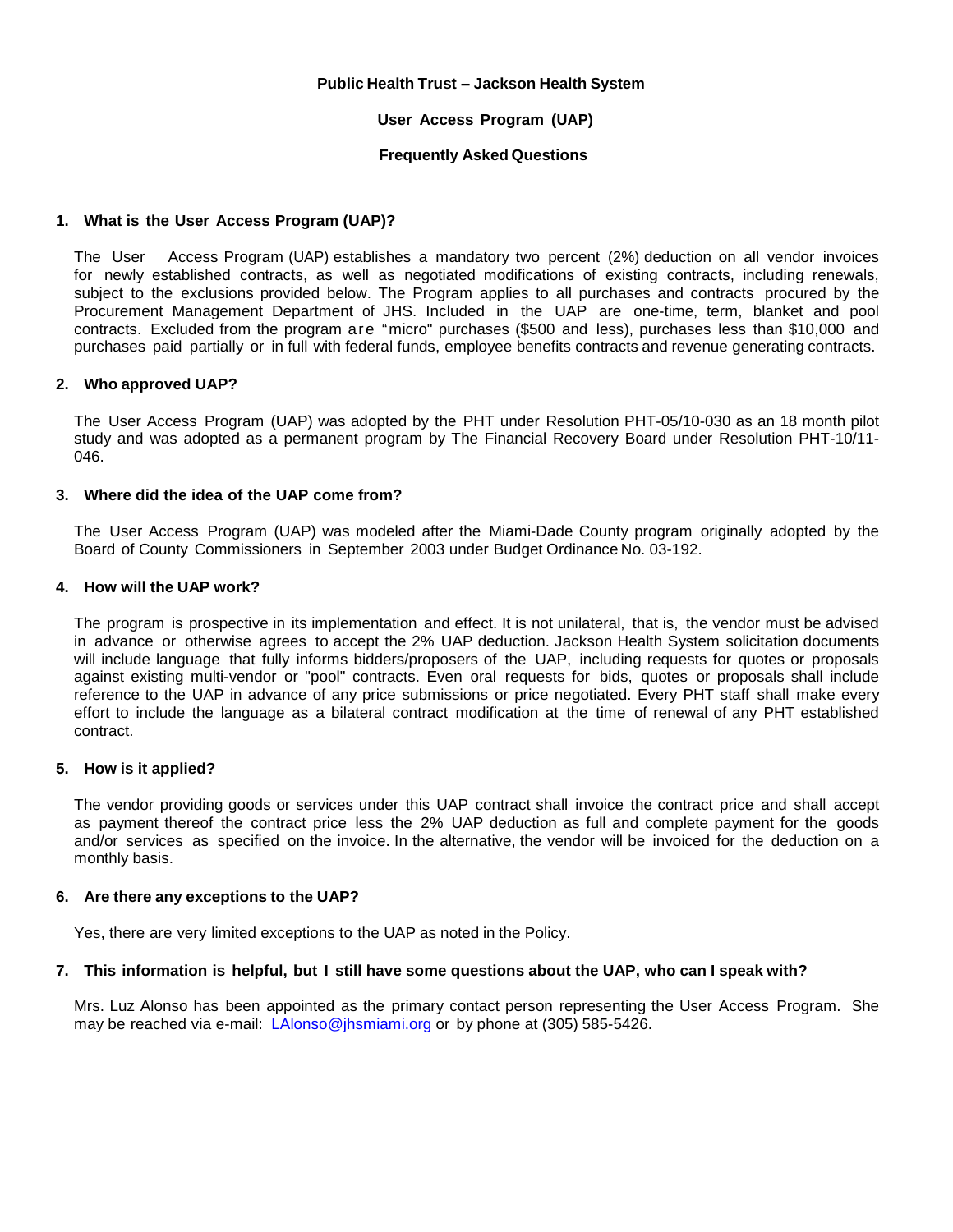

**SECTION:** Purchase Order Management

**SUBJECT**: User Access Program (UAP)

# **PROCUREMENT MANAGEMENT DEPARTMENT POLICY & PROCEDURE MANUAL**

# **POLICY:**

The Board of Trustees of the Public Health Trust of Miami-Dade County has approved the formulation of a "User Access Program" pursuant to PHT Resolution No. 10/11-046.

The User Access Program (UAP) establishes a mandatory two percent (2%) deduction on all vendor invoices for newly established contracts, as well as negotiated modifications of existing contracts, including renewals, subject to the exclusions provided below. The Program applies to all purchases and contracts procured by the Procurement Management Department of JHS. Included in the UAP are one-time, term, blanket and pool contracts.

## Exclusions

Excluded from the program are "micro" purchases (\$500 and less), purchases less than \$10,000 and purchases paid partially or in full with federal funds, employee benefits contracts and revenue generating contracts, as further detailed below.

| <b>Type of Exemption</b>                   | <b>Comments</b>                                                                                                                                                                                                                                                                                                                                                                                                                                                                                                                                                                                                                  |
|--------------------------------------------|----------------------------------------------------------------------------------------------------------------------------------------------------------------------------------------------------------------------------------------------------------------------------------------------------------------------------------------------------------------------------------------------------------------------------------------------------------------------------------------------------------------------------------------------------------------------------------------------------------------------------------|
| <b>Federal Funded Purchases</b>            | Exemption applies to purchases paid partially or in<br>full with federal funds designated to departments<br>which receive certain federal funds. In cases where<br>multiple departments are included in the contract<br>where some departments will use federal funding<br>and other departments will not use federal funding;<br>the contract should be designated UAP. However,<br>the PO for departments using federal funding should<br>not reflect the UAP. If the funding is a portion<br>federal and a portion non-federal; two separate POs<br>should be prepared for this department (one with<br>UAP and one without). |
| <b>Revenue Generating Contracts</b>        | Exemption applies to retail and concession contracts                                                                                                                                                                                                                                                                                                                                                                                                                                                                                                                                                                             |
| <b>Employee Benefits Related Contracts</b> | Exemption applies to employee benefits contracts:<br>medical plans, dental plans, life insurance, short-<br>term/long-term disability, deferred compensation,<br>group legal, spending accounts, and other employee<br>related services for which the employees pay the<br>cost of the contract.                                                                                                                                                                                                                                                                                                                                 |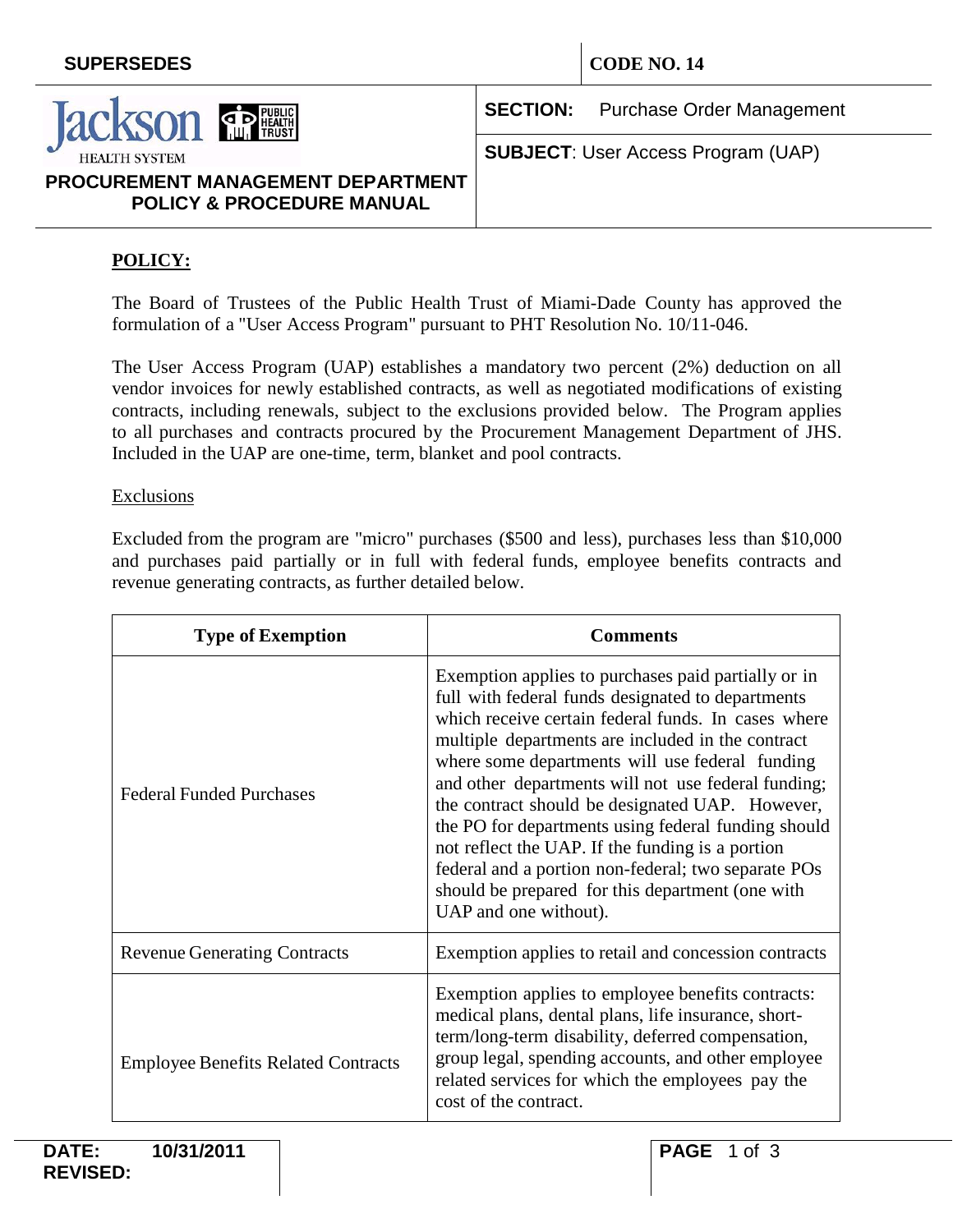

**SECTION:** Purchase Order Management

**SUBJECT**: User Access Program (UAP)

## **PROCUREMENT MANAGEMENT DEPARTMENT POLICY & PROCEDURE MANUAL**

| Purchases less than \$10,000                                            | Exemption applies to purchases less than<br>$$10,000$ , as well as "micro" purchases $$500$ and<br>less).                                                         |
|-------------------------------------------------------------------------|-------------------------------------------------------------------------------------------------------------------------------------------------------------------|
| Contracts where rates are set by the<br>Public Health Trust (PHT) Board | None                                                                                                                                                              |
| <b>Emergency Purchases</b>                                              | If user department does the procurement and PMD<br>only processes the Purchase Order, then no UAP<br>will apply. If PMD does the procurement, the UAP<br>applies. |
| <b>Organ Acquisition</b>                                                | Exemption applies to ALL Organ Acquisition<br>related procurements                                                                                                |
| <b>Real Estate Property</b>                                             | Rents, Leases - ALL real estate property interests<br>where PHT is the Lessee                                                                                     |
| Membership, Accreditation Fees                                          | ALL PHT Mandatory Fees as required by law or<br>affiliation                                                                                                       |

Vendor will be advised in advance or otherwise agree to accept the 2% UAP deduction. Jackson Health System solicitation documents will include language that fully informs bidders/proposers of the UAP, including requests for quotes or proposals against existing multivendor or "pool" contracts. Even oral requests for bids, quotes or proposals shall include reference to the UAP in advance of any price submissions or price negotiated. Every PHT staff shall make every effort to include the language as a bilateral contract modification at the time of renewal of any PHT established contract.

## Joint Purchase Option

This option will allow non-JHS entities such as Miami-Dade County agencies, county municipalities, school boards and other public entities, with prior approval by JHS' Procurement Management Department, to participate in the Joint Purchase and entity revenue sharing opportunity.

The opportunity will be available to entities that piggyback off of agreement awarded by the PHT. PMD's contract solicitation documents will include language that will fully inform bidder/proposers of the UAP and Joint Purchase opportunity. Joint Purchases may be made off of PHT competitively awarded contracts; approved entity utilizing the PHT contract will receive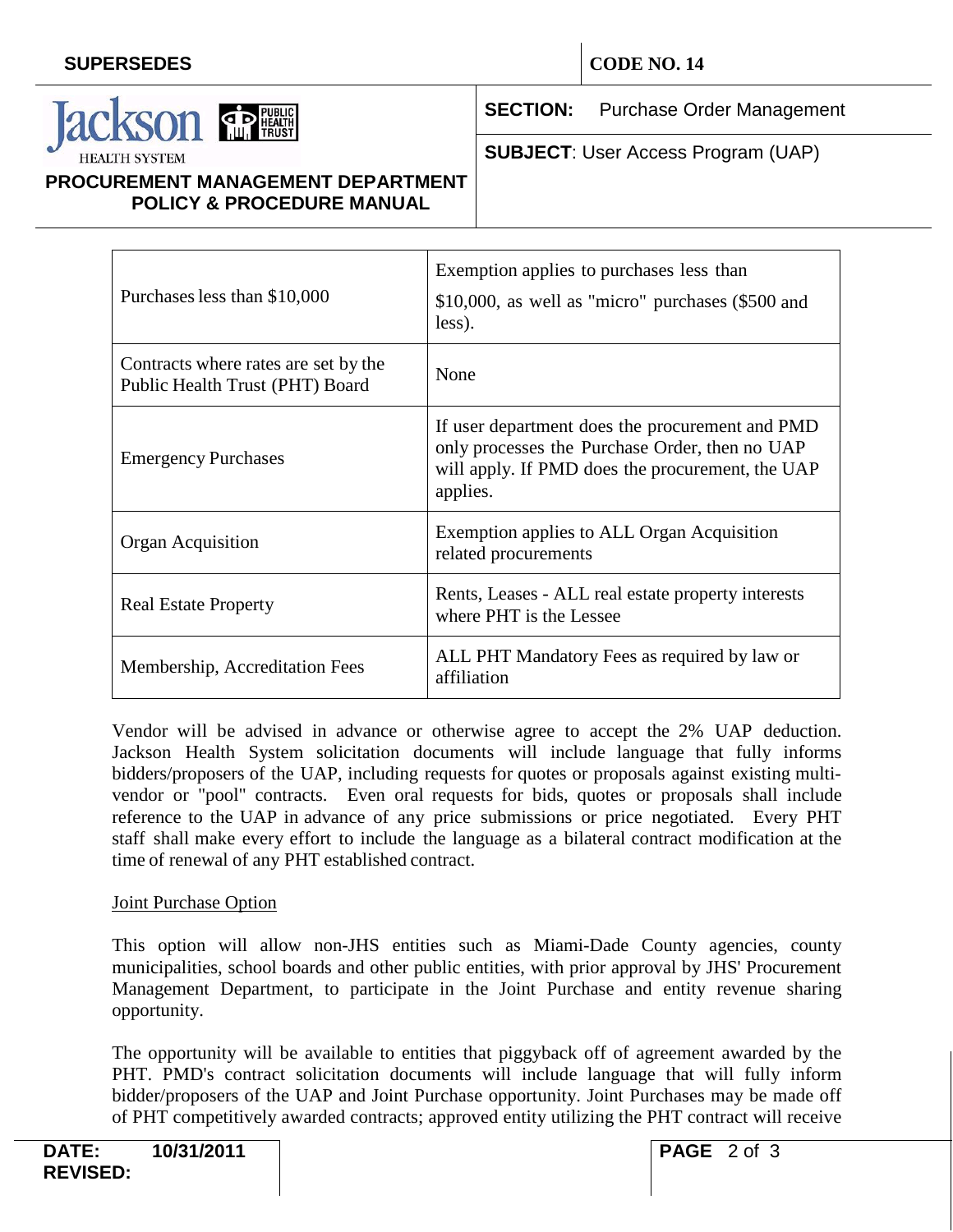

**SECTION:** Purchase Order Management

**SUBJECT**: User Access Program (UAP)

# **PROCUREMENT MANAGEMENT DEPARTMENT POLICY & PROCEDURE MANUAL**

| 25 percent of the UAP; and, 75 percent of the fee will be retained by the PHT for making the |  |  |
|----------------------------------------------------------------------------------------------|--|--|
| contract accessible to pre-approved entities.                                                |  |  |

## Program Management

The Strategic Sourcing Division, in conjunction with the Accounts Payables Department, will administer and coordinate the Program. The vendor providing goods or services under this UAP contract shall invoice the contract price and shall accept as payment thereof the contract price less the 2% UAP deduction as full and complete payment for the goods and/or services as specified on the invoice. In the alternative, the vendor will be invoiced for the deduction on a monthly basis.

Proceeds from the program shall be used to defray the cost of PHT operations. Expenses necessary to effectively administer the program shall be deducted and applied for UAP administration and software requirements. Management and monitoring of the overall effectiveness of the UAP resides with the Strategic Sourcing Division/Procurement Management Department, with the collaboration of the Accounts Payable Department.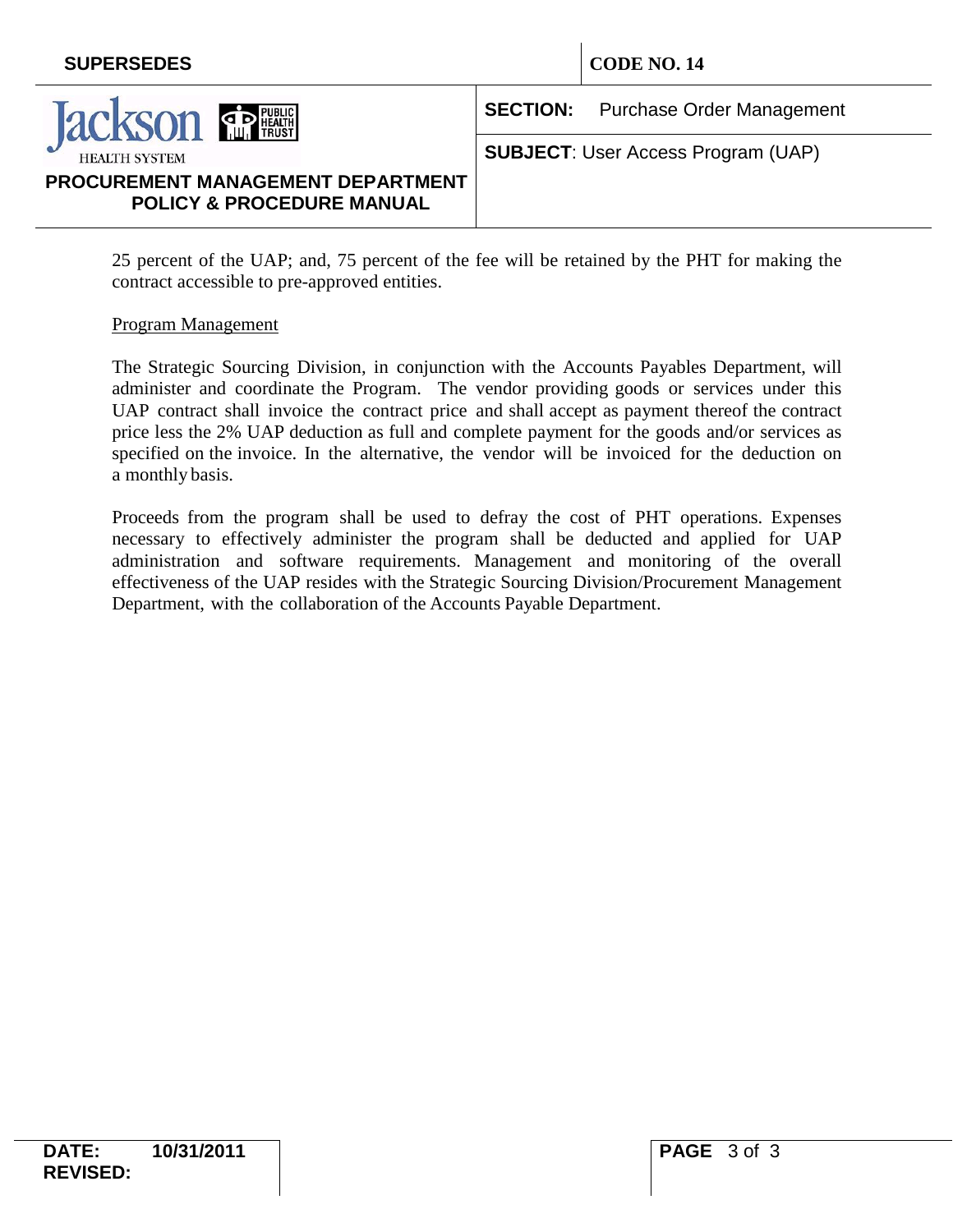Agenda Item 9 (4) (2} Fiscal Committee October 31, 2011

# RESOLUTION NO. PUT 10/11- *(1 Y 6*

RESOLUTION AUTHORIZING THE PRESIDENT OR HIS DESIGNEE TO, WITHIN 30 DAYS, APPROVE THE CONTINUATION AND PERMANENT STATUS OF THE PUBLIC HEALTH TRUST'S USER ACCESS PILOT PROGRAM WITH THE ADDITION OF THE JOINT PURCHASE OPTION, WHICH PROVIDES THE PUBLIC HEALTH TRUST WITH A TWO PERCENT DEDUCTION IN THE PAYMENT OF CONTRACT PURCHASES

*(kfark T. Knight, Chief Financial Officer, Jackson Health System)* 

WHERAS, the Public Health Trust Board of Trustees ("PHT") approved the formulation of a User Access Program ("UAP") as an eighteen (18) month pilot program pursuant to PHT Resolution No. 05/10-030; and WHEREAS, the UAP established a mandatory two percent (2%) deduction on all vendor invoices for newly established contracts, as well as negotiated modifications to existing contracts, including renewals; and WHEREAS, unless otherwise exempt, the UAP applies to all purchases and contracts procured by the

Procurement Management Department; and

WHEREAS, the eighteen (18) month pilot program shall conclude on November 2011; and

WHEREAS, the UAP has proven to be beneficial to JHS as reflected in the User Access Program Six. Month Interim Report presented in April 2011.

NOW THEREFORE BE IT RESOLVED BY THE FINANCIAL RECOVERY BOARD OF THE PUBLIC HEALTH TRUST OF MIAMI-DADE COUNTY, FLORIDA, that this Board hereby authorizes the President or his designee to approve, within 30 days, the continuation and pemmnent status of the PHT's "User Access Pilot Program," with the addition of the Joint Purchase option, as more fully set forth in the attached memorandum incorporated herein by reterence.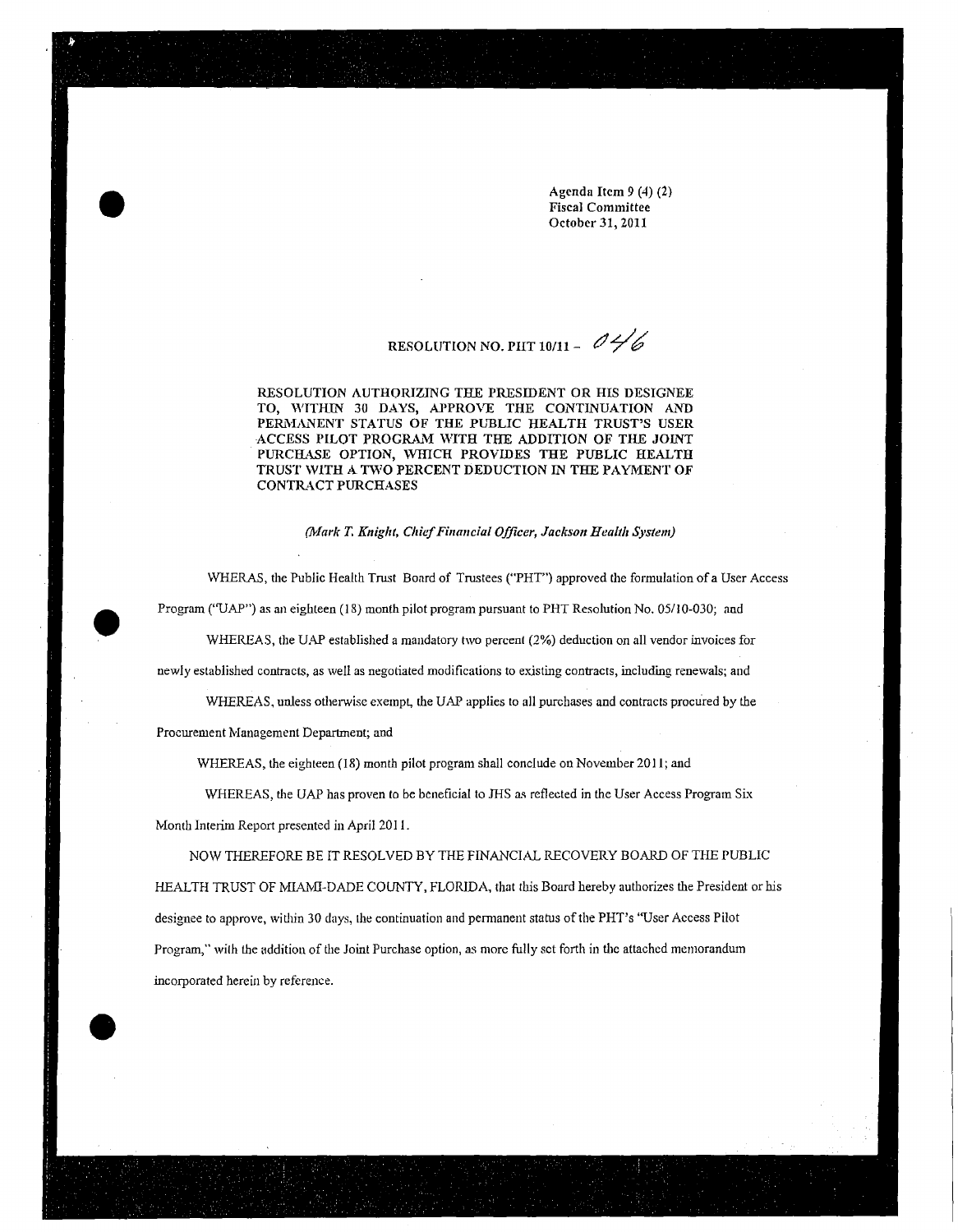Agenda Item *9* (4) (2) Fiscal Committee October 31, 2011

#### -Page 2-

The foregoing resolution was offered by Mr. Nuell and the motion was seconded by Mr. Arriola as follows:

> Joe R. Arriola Michael Bileca Joaquin del Cueto Marcos J. Lapciuc Stephen S. Nuell Darryl K. Sharpton

> > $\bar{z}$

Aye Aye Absent Aye Aye Aye

The Chairperson thereupon declared the resolution duly passed and adopted this 31<sup>st</sup> day of October 2011.

PUBLIC HEALTH TRUST OF MIAMI-DADE COUNTY, FLORIDA

BY: -------o=9......L::~=· :::::::=:::::Uw::::::=::::::<=:=\_.., -- .Joaquin del Cueto, Secretary

Approve by the. County ~~s ~ <sup>4</sup> and legal sufficiency -~#-~--'~~~:::..,\_..\_azt\_'4-""- *6<.\_*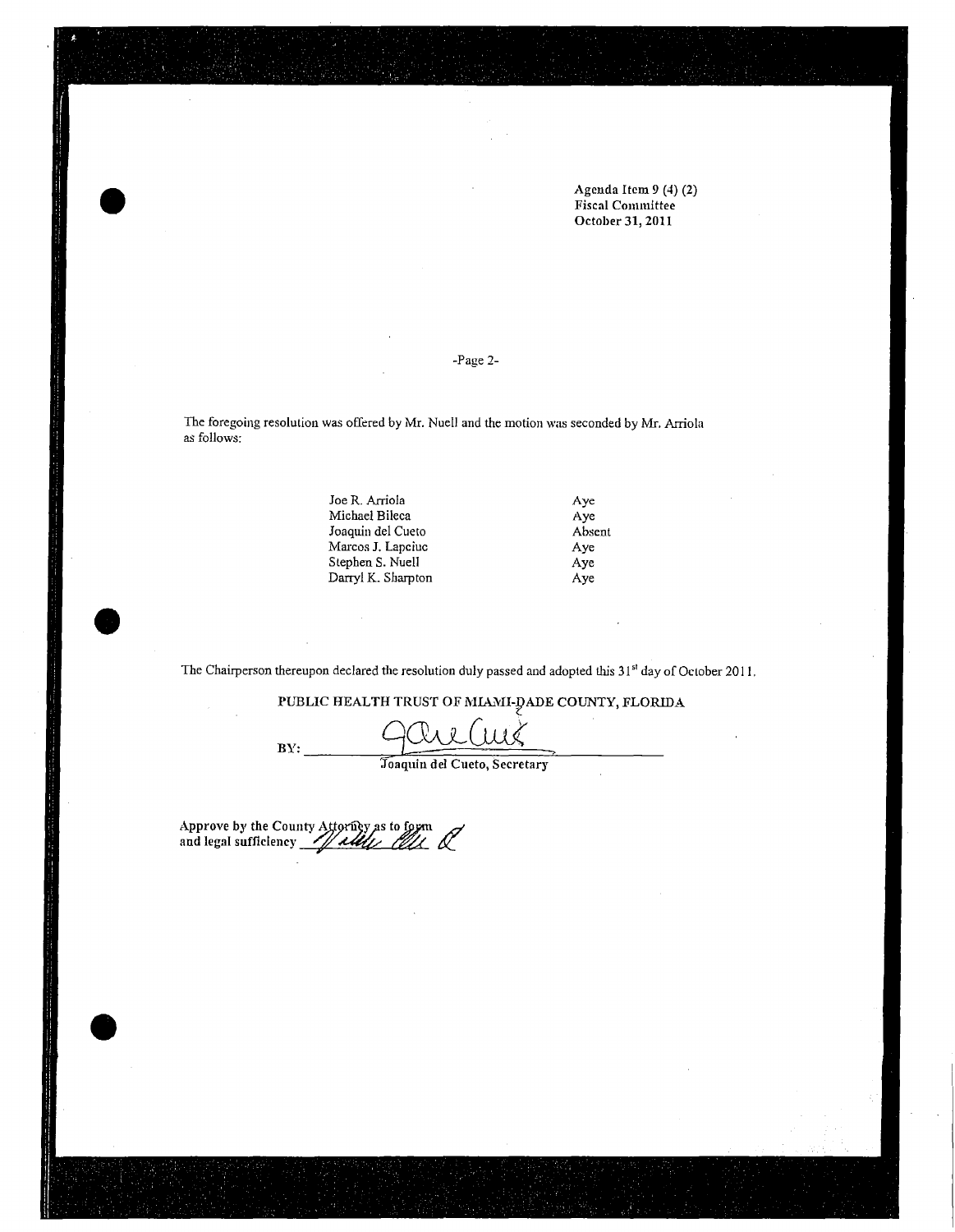

#### MEMORANDUM

- TO: Financial Recovery Board Public Health Trust
- FROM: Mark T. Knight, Chief Financial Officer Jackson Health System
- DATE: October 19, 2011
- SUBJECT: PHT USER ACCESS PROGRAM

#### Recommendation:

That the Financial Recovery Board authorizes the President, or his designee, to approve, within 30 days, the continuation and permanent status of the PHT's User Access Pilot Program with the addition of the Joint Purchase option.

#### Background/Discussion:

In 2010, Jackson's Procurement Management Department met with leadership in the Miami-Dade County's Department of Procurement Management to discuss the County's UAP and learn more about its features and the County's experience with the program. At that time, the Procurement Management Department performed an assessment of the contracts that the UAP could be applied to within JHS. As a result of the discussions and assessment, an eighteen month Pilot Program was adopted by the PHT Board of Trustees in May 2010 to help defray operating costs throughout the JHS.

The pilot UAP established a mandatory two percent (2%) deduction on all vendor invoices for newly established contracts, as well as negotiated modifications of existing contracts, including renewals, subject to the exclusions provided below. Except for the purchases that are part of the exceptions list, the UAP applies to all purchases and contracts procured by the Procurement Management Department of JHS. Included in the UAP are one-time, term, blanket and pool contracts.